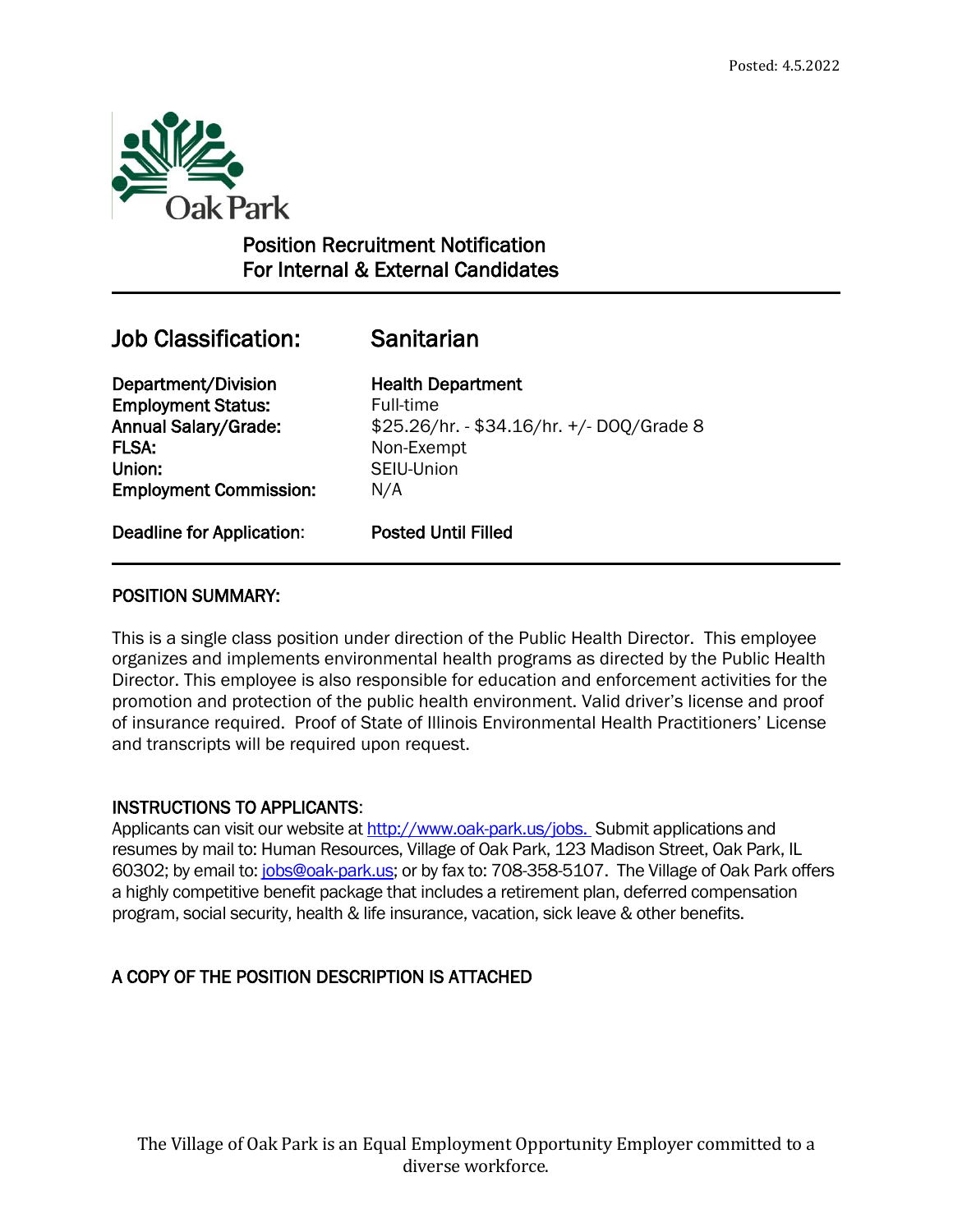

*Class specifications are intended to present a descriptive list of the range of duties performed by employees in the class. Specifications are not intended to reflect all duties performed within the job.*

### **DEFINITION**

This employee organizes and implements environmental health programs as directed by the Public Health Director. This employee is also responsible for education and enforcement activities for the promotion and protection of the public health environment.

### **SUPERVISION RECEIVED AND EXERCISED**

Receives supervision and direction from the Public Health Director

**EXAMPLES OF DUTIES -** *Essential and other important duties and responsibilities may include, but are not limited to, the following:*

#### **Essential duties and responsibilities**

- 1. Inspect food establishments, mobile and temporary food service facilities and child care establishments, and other public service places; record violations and provides education; follow-up as appropriate to ensure compliance with standard state and local laws and all applicable rules and regulations. Conduct foodborne illness investigations in collaboration with communicable disease staff.
- 2. Investigate citizen complaints regarding nuisance violations including, but not limited to rats, birds, odors, noises, air,solid waste, standing water and water pollution.
- 3. Enforce state and local laws, codes and regulations; prepare letters of compliance for violations; issue citations and testify in court as necessary.
- 4. Conduct rodent surveys and other vector surveys including investigating the environment, applying rodenticides, baits and trapping; dispose of rodents as necessary and conduct bird dispersal program.
- 5. Perform environmental health lead investigations under the childhood lead program.
- 6. Conduct body art inspections, record violations and provide education to body art facilities.
- 7. Collect, according to established standards, samples for testing including water, meat and other foods, lead, soil, paint; birds and other environmental hazards; ensure appropriate delivery of samples to laboratories for analysis; follow-up on results as appropriate.
- 8. Review architectural plans and specifications for food establishments, and other public service facilities; ensure compliance with state and local laws, codes and ordinances.
- 9. Maintain computerized and writtenrecords
- 10. Participate in emergency preparedness, disaster planning and response activities.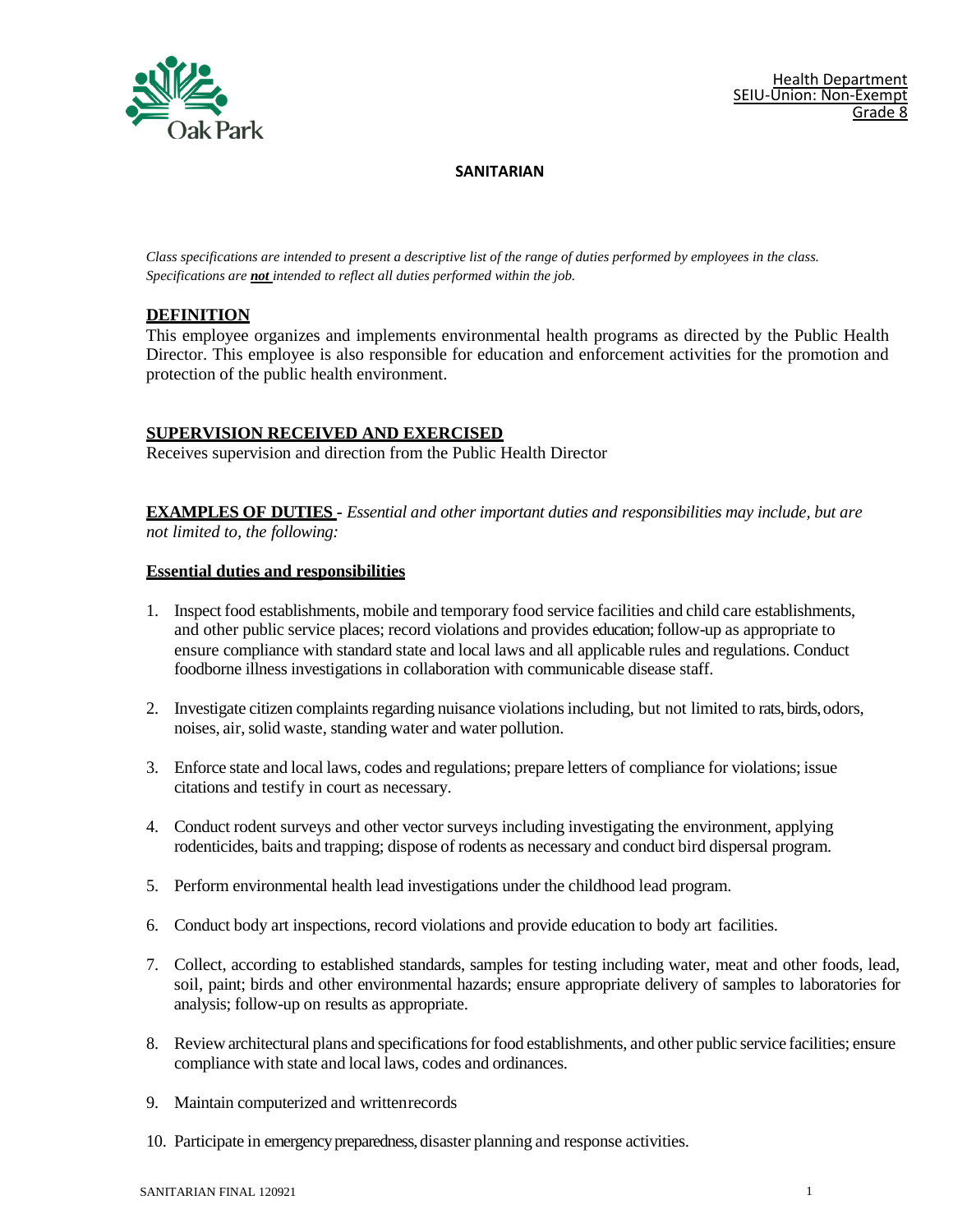

- 11. Participate in community coalitionsto address environmental health issues.
- 12. Establish and maintain effective work relationships with the public.

#### **Other important duties and responsibilities**

- 1. Attend and participate in a variety of professional group meetings; provide consultative advice; report agenda items to supervisor.
- 2. Perform related duties and responsibilities as required.

#### **QUALIFICATIONS**

#### Knowledge of

Basic public health practices and philosophy.

Food and potable water safety and security.

Hazard Analysis Critical Control Points (HACCP) principles, procedures and software.

Foodborne illness investigation procedures.

Methods for conducting noise, air, and other nuisance investigations.

Methods and safety precautions for investigating, mitigating and abating lead hazards.

Solid waste and hazardous waste management principles, procedures, and related safety issues.

Principles, practices and methods for vector control including insects and rodents.

Methods and safety precautions concerning the application and use of pesticides and rodenticides including proper measures for handling and storing such substances.

Integrated pest management principles and practices.

Methods for conducting investigations and controlling toxic chemical, mold and other pollutants.

Pertinent Federal, State and local laws, codes and regulations

#### **Ability to:**

Ensure that best in class customer service is provided to both internal and external customers and also embrace, support, and promote the Village's core values, beliefs, and culture.

Inspect facilities and operations to ensure compliance with applicable health and safety regulations.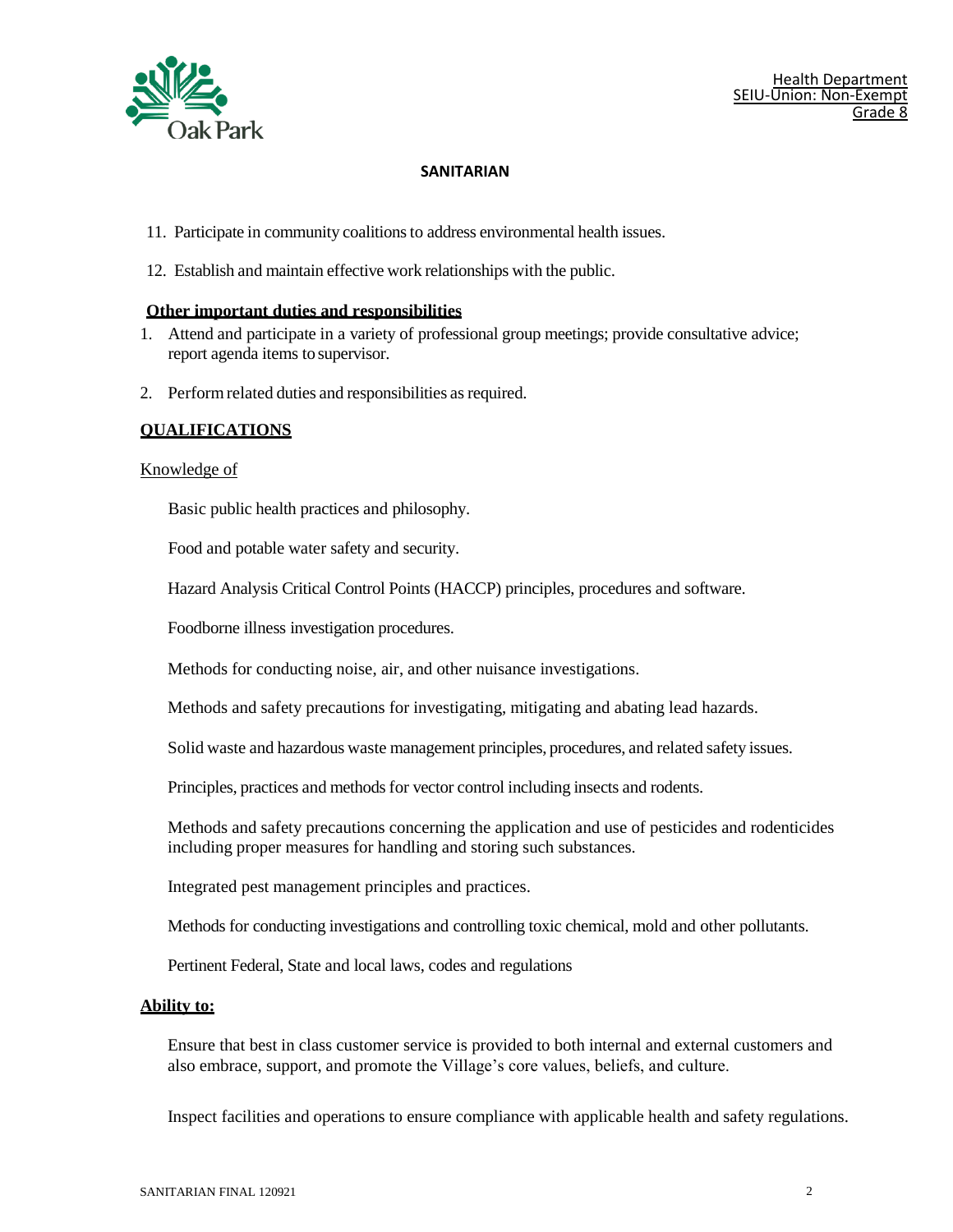

Interpret, explain and enforce the Village health and safety rules, regulations, laws and codes.

Recognize health safety violations and recommend solutions.

Work independently in the absence of supervision.

Prepare clear and concise reports.

Communicate clearly and concisely, both orally and in writing.

Establish and maintain effective working relationships with those contacted in the course of work; form partnerships with other individuals, departments and organizations to enhance job performance.

Identify and compile relevant information to solve a problem, and the knowledge of where to go to obtain the relevant information.

Function effectively within the Village organization and to be an effective team player.

Produce oral and written reports to document actions, keep records and inform appropriate personnel of activities, findings and other pertinent information.

Make effective use of the environmental health practitioner's field and other public contacts to provide information on environmental health issues and to engage the public to find and implement solutions.

Conduct all interactions with the public in a professional and courteous manner using a tactful, nonconfrontational and culturally-sensitive style.

Effectively use Microsoft Office including Word, Excel, Access, PowerPoint, Outlook and Internet Explorer.

Maintain effective audio-visual discrimination and perception needed for:

- *— Making observations*
- *— Communicating withothers*
- *— Reading and writing*
- *— Operating assigned equipment.*

Maintain mental capacity which allows the capability of:

- *— Making sounddecisions*
- *— Demonstrating intellectual capabilities.*

Maintain reasonable and predictable attendance.

Work overtime as operations require

#### **Experience and Training Guidelines**

**Experience:** One year of responsible experience conducting sanitary or environmental inspections. **AND**